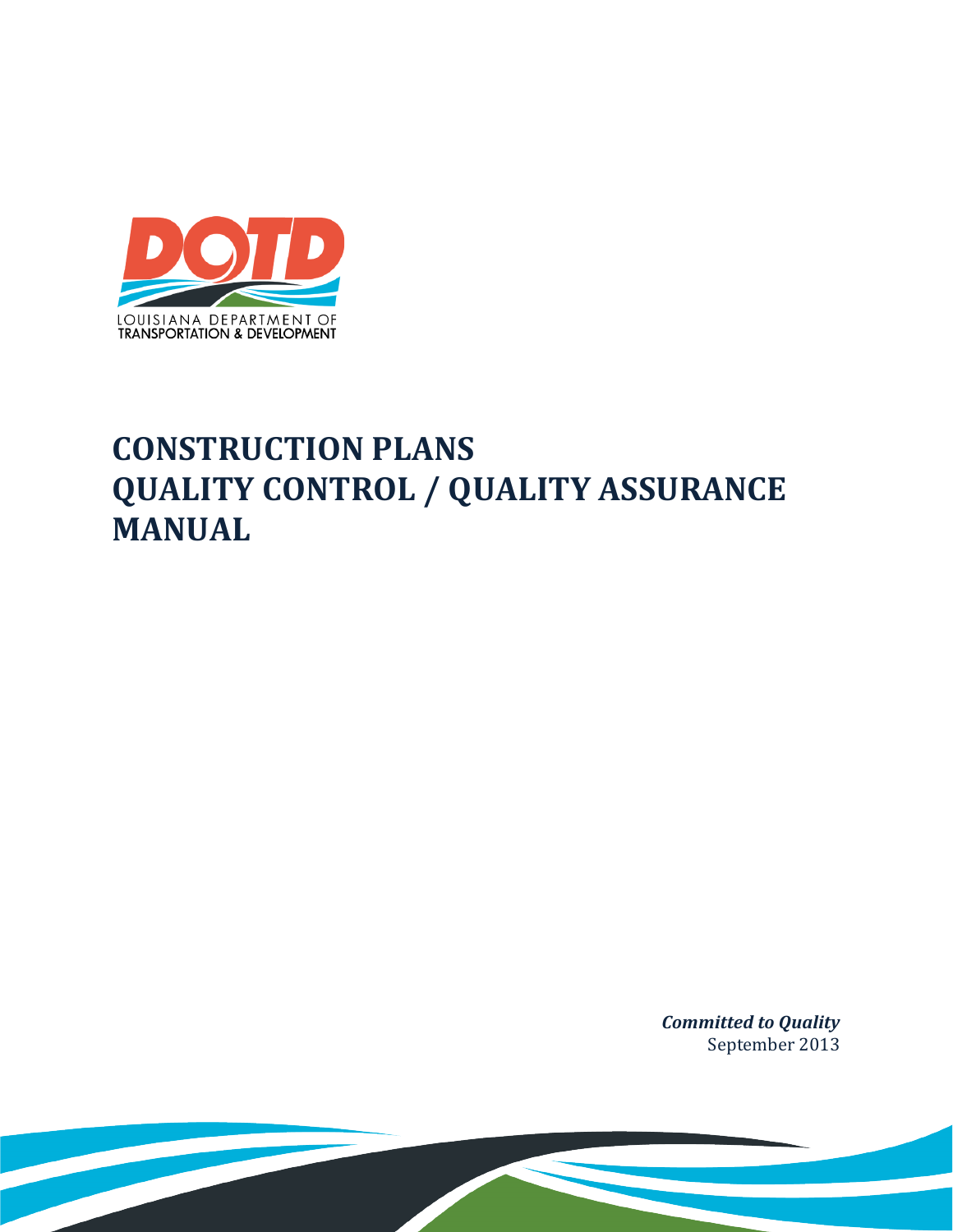

## **TABLE OF CONTENTS**

| 1.1   |                                                                                 |  |
|-------|---------------------------------------------------------------------------------|--|
| 1.2   |                                                                                 |  |
| 1.3   |                                                                                 |  |
| 1.4   |                                                                                 |  |
| 1.5   |                                                                                 |  |
|       |                                                                                 |  |
| 2.1   |                                                                                 |  |
| 2.2   |                                                                                 |  |
| 2.3   |                                                                                 |  |
| 2.4   |                                                                                 |  |
|       |                                                                                 |  |
| 3.1   |                                                                                 |  |
| 3.2   |                                                                                 |  |
|       |                                                                                 |  |
| 4.1   |                                                                                 |  |
| 4.2   |                                                                                 |  |
| 4.3   |                                                                                 |  |
| 4.3.1 |                                                                                 |  |
| 4.3.2 |                                                                                 |  |
| 4.3.3 |                                                                                 |  |
| 4.4   |                                                                                 |  |
| 4.4.1 |                                                                                 |  |
| 4.4.2 |                                                                                 |  |
| 4.4.3 |                                                                                 |  |
| 4.5   |                                                                                 |  |
|       | Section 5 - Method of Documentation of Comments, Coordination and Responses  15 |  |
| 5.1   |                                                                                 |  |
| 5.2   |                                                                                 |  |
|       |                                                                                 |  |
| 6.1   |                                                                                 |  |
| 6.2   |                                                                                 |  |
|       | 6.2.2                                                                           |  |
| 6.3   |                                                                                 |  |
| 6.4   |                                                                                 |  |
| 6.5   |                                                                                 |  |
|       |                                                                                 |  |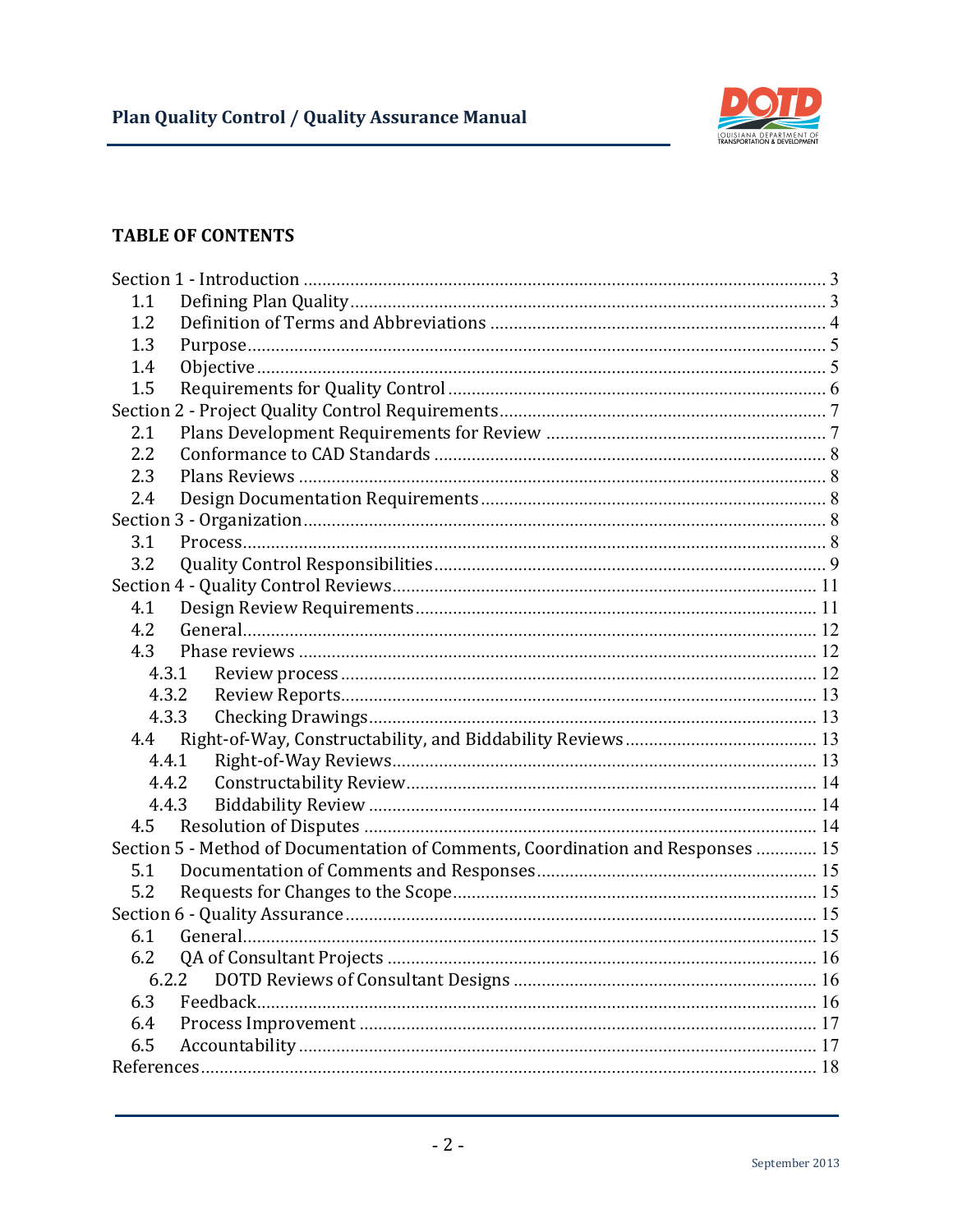

# <span id="page-2-1"></span><span id="page-2-0"></span>**Section 1 - Introduction**

#### **1.1 Defining Plan Quality**

The dictionary defines **Quality Control** as the inspection, analysis and action required to ensure quality of output; the operational techniques and the activities used to fulfill and verify requirements of quality; a procedure for keeping quality of inputs or outputs to specifications.

In an effort to define plan quality LA-DOTD has concluded that the following characteristics **(The 5 C's)** should provide an indication of the quality of the plans:

#### **Complete**

- The plans will be an accurate and thorough representation of the existing project site and terrain features.
- **The plans will be an accurate and thorough representation of the proposed project** features and details to be constructed.
- The plans will be supported by a thorough and detailed documented development process.
- The plans will be developed with the active involvement of all affected parties and developmental stage owners throughout all stages of development.

#### **Consistent**

 All plans developed by and for LADOTD will be consistent in format and in content and will comply with all standards and guidelines set by the LADOTD design manuals, AASHTO design guidelines and electronic standards.

#### **Clear**

 Instructions provided in the plans and specifications will leave little room for subjectivity.

#### **Correct**

 The plans will not contain any design errors or omissions which will cause the delay, postponement, or cancellation of the project letting.

#### **Constructible**

The plans will present a project that can be constructed and will not contain design errors or omissions that require change orders.

It is recognized that good communication and significant effort by all "stakeholders" is necessary to meet the 5 C's and achieve the desired result of a quality set of plans.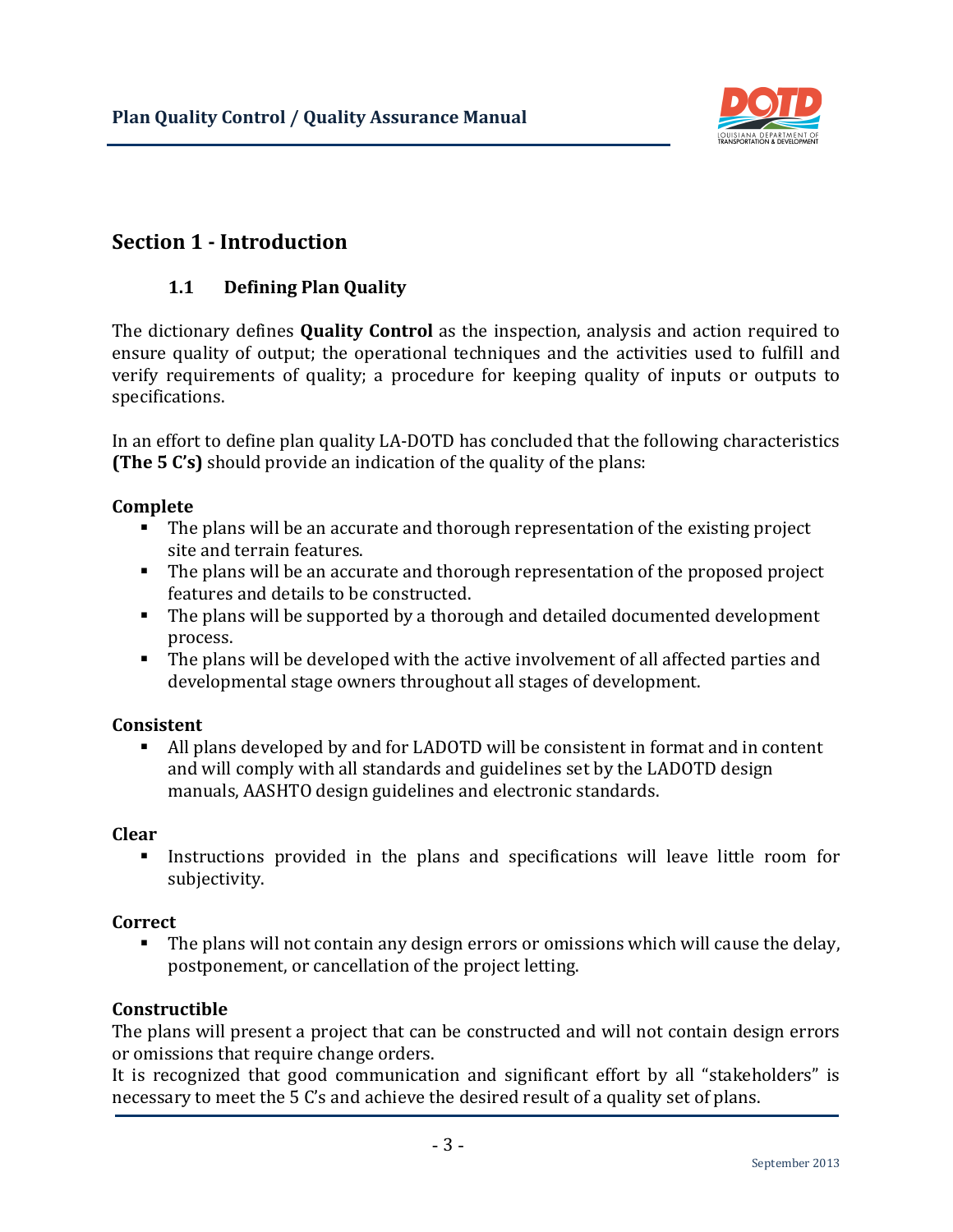

#### **1.2 Definition of Terms and Abbreviations**

<span id="page-3-0"></span>The use of some key terms used in this document will be understood to have the following meanings:

#### **Quality Control (QC)**

Quality Control is defined as the operational techniques and the activities used to keep the quality of inputs or outputs to specifications; to fulfill and verify requirements of quality.

#### **Quality Assurance (QA)**

Quality Assurance refers to those actions, procedures, and methods employed at the management and senior technical levels to observe and ensure that prudent quality procedures are in place and are being carried out and that the desired result of a quality product is achieved.

#### **Engineer of Record (EOR)**

The Engineer of Record is a licensed, professional engineer responsible for the direct control and personal supervision of engineering work.

#### **Phase Review**

Phase Review refers to the formal review by various disciplines at various stages of the plans development process. Phase reviews typically occur at the 30%, 60%, 90% and planin-hand (95%) completion stages for preliminary plans and at the 60% and 95% (ACP) completion stages for final plans, but other reviews are required as listed in the "Stage 3 Distribution of Plans" list in the *"Roadway Design Procedures and Details"* manual (figure 1- 8). The distribution list details the DOTD section responsible for reviewing plans at each phase. Additional reviews and submittals may be required as directed by the Project Manager. Additional information on phase reviews and plan submittals can be found in the "*Consultant Contracts Services Manual"*.

#### **Project Manager (PM)**

The PM is the person responsible for the planning, coordination and controlling of a project from inception to completion, meeting the project's requirements and ensuring that each project is completed on time, within budget, within scope and to required quality standards. The project manager insures that all phase reviews have occurred and have been completed, that all comments have been satisfactorily addressed and that all forms and checklists have been completed by the appropriate personnel. The PM is ultimately responsible for each project's adherence to the quality control plan.

#### **Project Quality Control Plan**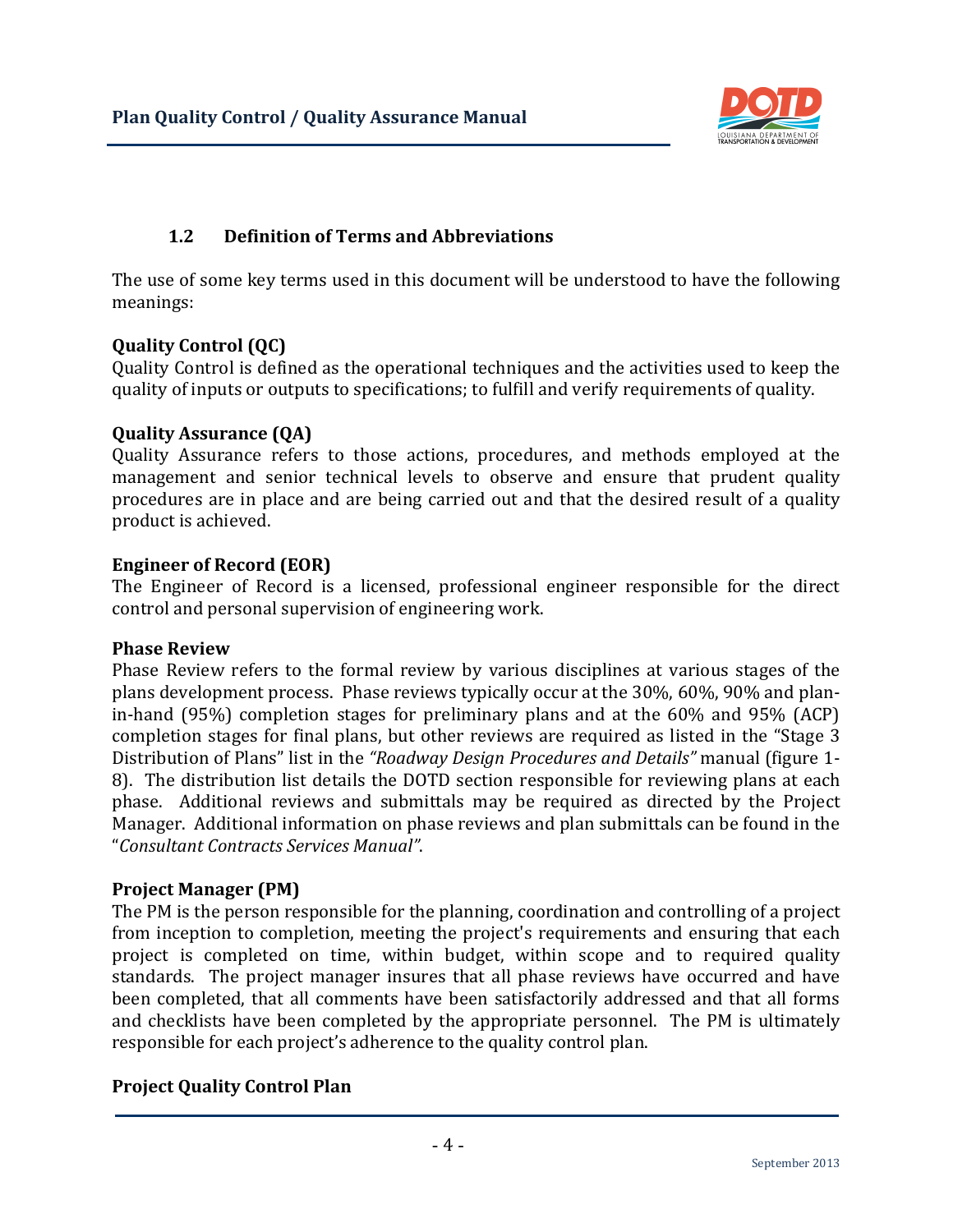

The methods and processes defined in this manual will serve as the Project Quality Control Plan (PQCP) for each project. Every set of construction plans prepared by or for DOTD are required to follow this process.

#### **Quality Assurance Certification**

Quality Assurance Certification refers to a signed statement by the Project Manager certifying that a written, pre-approved Project Quality Control Plan is in place and has been adhered to.

#### **1.3 Purpose**

<span id="page-4-0"></span>The LA DOTD Plans Quality Control / Quality Assurance Manual is intended to establish a benchmark for effective development of a quality control plan and to assure that quality control has been effectively implemented. The manual provides for coordinated processes which will assist project development by providing mechanisms for:

- 1) Identifying design considerations which DOTD experience has shown repeatedly require specific attention.
- 2) Providing helpful checklists developed by each major discipline for each phase of project development.
- 3) Providing sufficiency checklists which enumerate the items and the documents required to be submitted with phase submittals. Completion and submittal of the checklists are required with each phase review and is the responsibility of the designer.

This manual has been developed by DOTD to promote communication among the design sections, various Department review disciplines, the designers, engineering consultants, and Project Managers. The DOTD's interest in preparing this manual is to emphasize the need for a systematic approach to prepare, review and document the plan development process to insure a quality project.

#### **1.4 Objective**

<span id="page-4-1"></span>The main objective of the Quality Control process for design projects is to provide a mechanism by which all construction plans can be subject to a systematic and consistent review. The outcome of the review should create a set of quality project plans, which should be substantially error free.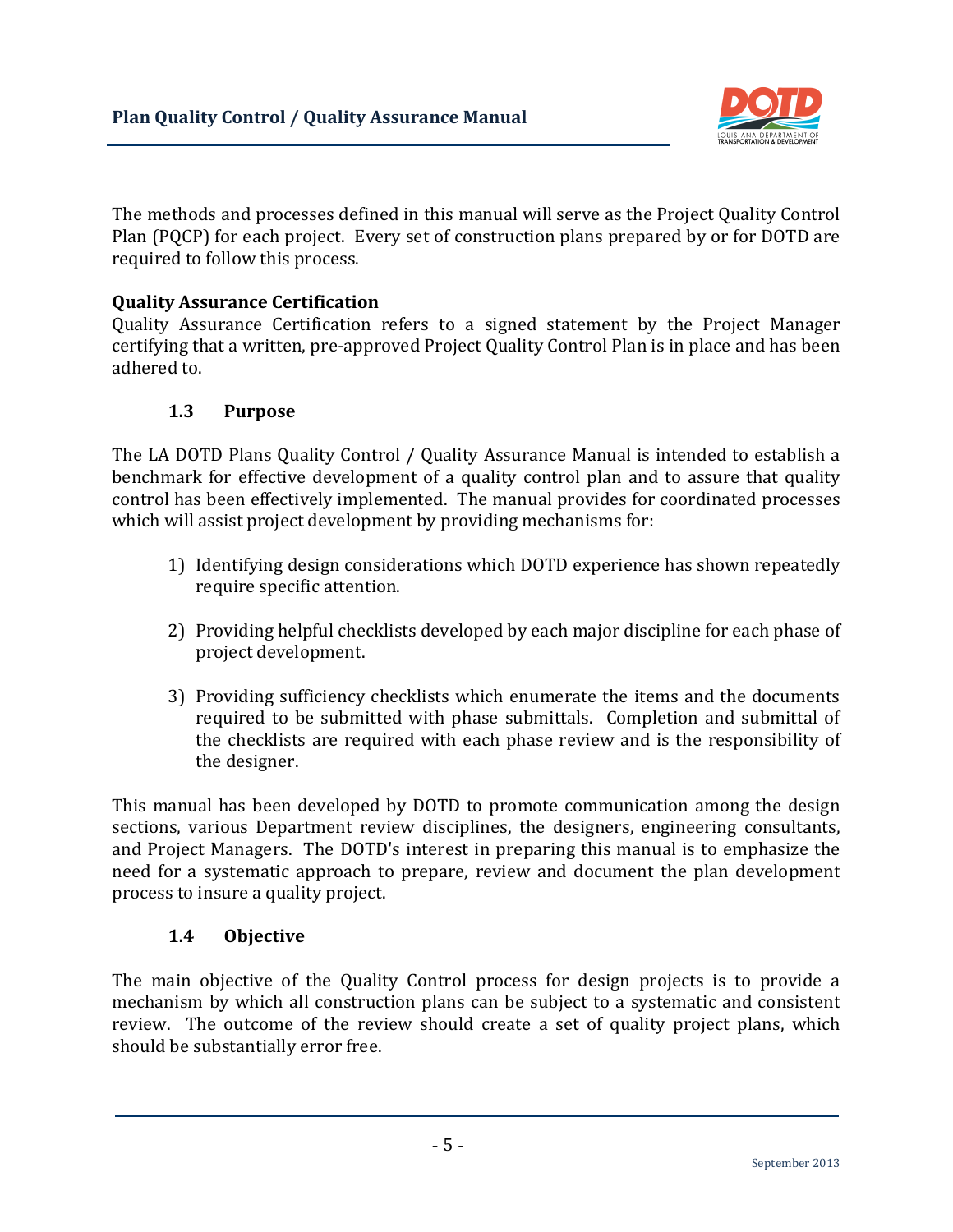

A secondary objective of the Quality Control process is to provide for a well documented "trail" of the design process. A properly documented project file should be a by-product of the quality control process. The Department, as a whole, should be able to substantiate its position from properly documented project files if any legal, social or procedural issues arise regarding the project.

Another secondary objective of the Quality Control process is to provide information feedback from reviews to the designers. The designer's improved expertise and general increase in knowledge from feedback should result in product improvement at early stages even before a project review is started. The Quality Control process thus serves as a parallel training program.

It is not the intent of this manual to supersede the "*Roadway Design Procedures and Details Manual"* or any other manuals, policies or standards of the Department. This manual is intended to be a living document which will be reviewed and updated periodically to ensure compliance with changes to plans preparation requirements, processes and organizational structure.

# **1.5 Requirements for Quality Control**

<span id="page-5-0"></span>The Quality Control process includes quality planning, training, providing clear decisions and directions, constant supervision, immediate review of completed activities for accuracy and completeness, and documenting all decisions, assumptions and recommendations.

In the construction plan development process, it is the clear responsibility of the designer to ensure all project elements are economical, accurate, properly prepared, coordinated, checked, and completed. In order for the DOTD to consistently meet the needs and expectations of our citizens, quality must be as important as the schedule and budget.

All designers and reviewers must recognize that quality is the result of several processes. It requires many individuals performing many appropriate activities at the right time during the plans development process. Quality Control does not solely consist of a review after a product is completed. It is an approach and a realization that quality is something that occurs throughout the design process. Quality requires performing all activities in conformance with valid requirements, no matter how large or small their overall contribution to the design process. Good CAD techniques, attention to detail and ensuring the plans are correct and useful to the contractor are also essential to quality.

Design personnel shall follow established design polices, procedures, standards and guidelines in the preparation and review of all design products.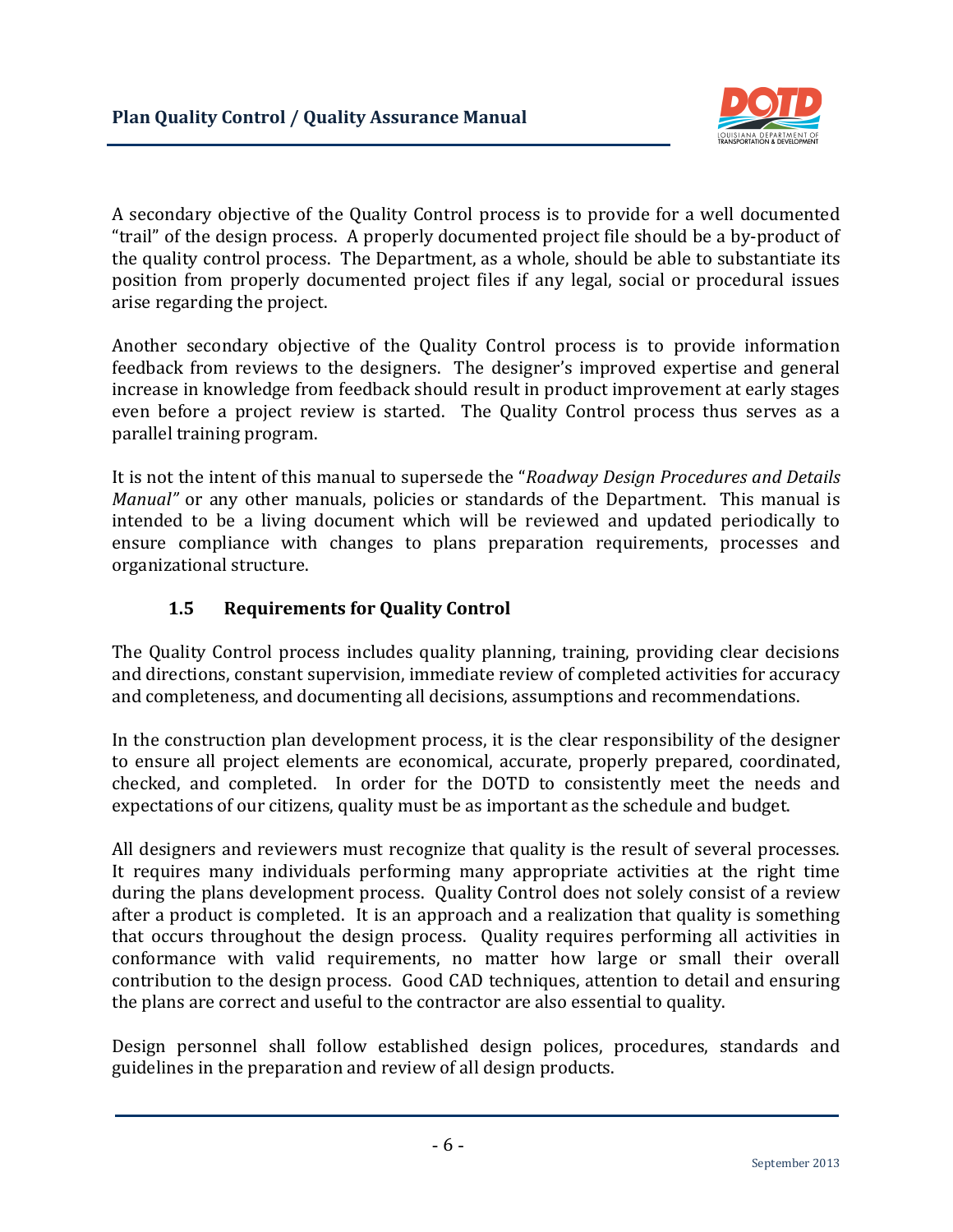

Design consultants are agents for the DOTD with the primary responsibility for preparation of construction plans. Consultants must ensure quality and adhere to established design policies, procedures, standards and guidelines in the preparation and review of all design products for compliance and good engineering practice as directed by a Project Quality Control Plan.

The Department will review plans for compliance with policies, standards, procedures and good engineering practice but that does not limit the responsibility or liability of the designer. **LADOTD has no obligation to insure the quality of plans prepared by consultants.**

The DOTD Project Manager shall monitor the Quality Control efforts used by in-house staff and by consultants.

# <span id="page-6-0"></span>**Section 2 - Project Quality Control Requirements**

The methods and processes defined in this manual will serve as the Project Quality Control Plan for each project. Every set of construction plans prepared by or for DOTD are required to follow this process.

The Project Quality Control Plan details the proposed methods or processes of providing quality control for all work products. This plan will be kept current with the work requirements. The plan shall include, but is not limited to, the following areas:

- <sup>D</sup> Organization
- <sup>D</sup> Quality Control Reviews
- **Proposed method of documentation of comments, coordination responses and** quality assurance records
- Quality Assurance Certification at major milestones

Plans prepared by consultants for DOTD must, at a minimum, follow the procedures set forth in this manual. Consultants may prepare their own Project Quality Control Plan to be submitted to the PM for approval.

#### <span id="page-6-1"></span>**2.1 Plans Development Requirements for Review**

All phase submittals will be checked prior to presentation to the Department's Project Manager for review. Properly completed QA Checklists for all applicable disciplines, signed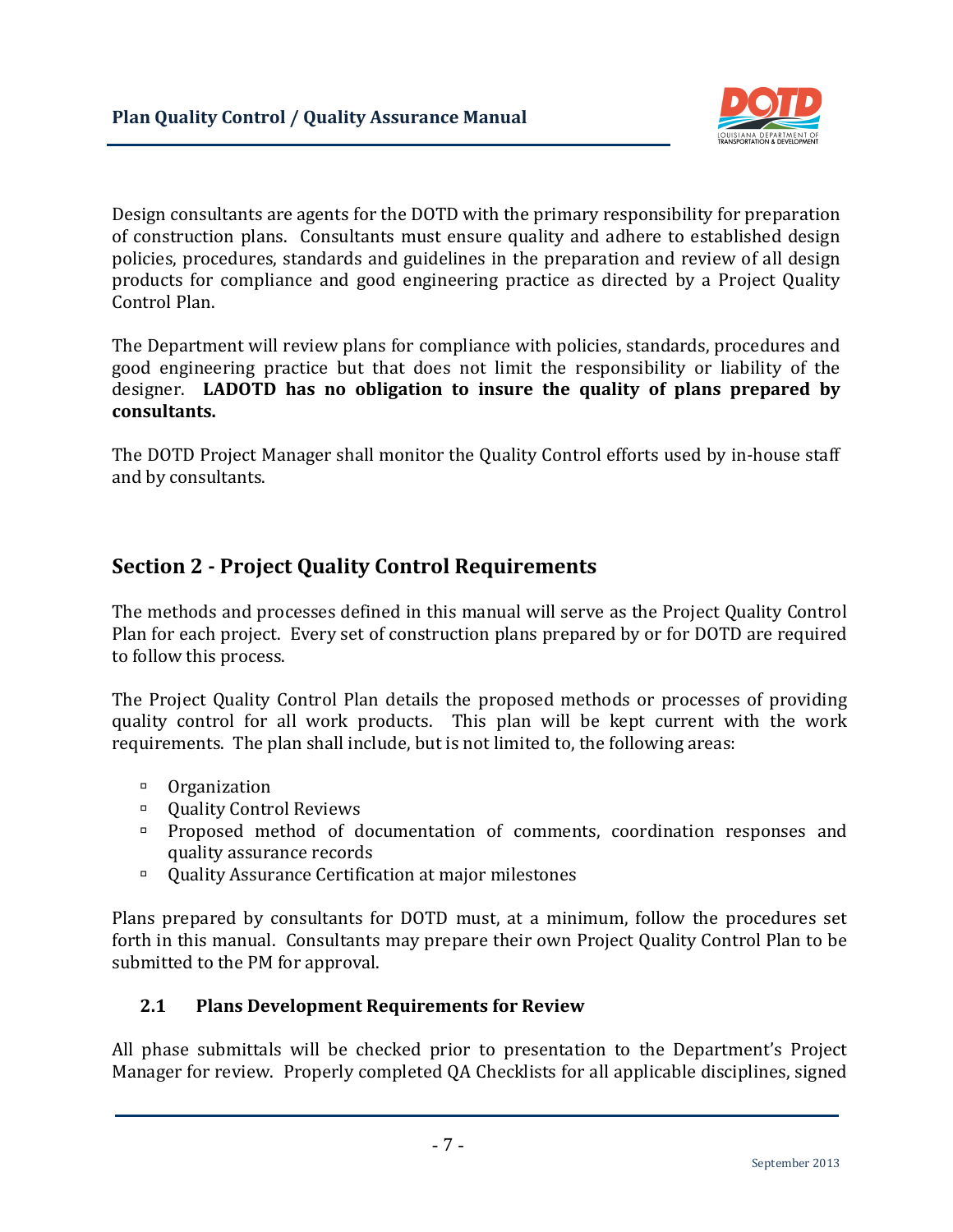

and dated by the checker, will be submitted with the review prints to demonstrate that all items were checked.

#### <span id="page-7-0"></span>**2.2 Conformance to CAD Standards**

All plans must meet the CAD/Drafting standards as specified in the engineering contract and/or in the LaDOTD Software and Deliverable Standards for Electronic Plans document which outlines the DOTD CAD standardization process. The document can be found on the DOTD web site under "Doing Business with DOTD".

#### <span id="page-7-1"></span>**2.3 Plans Reviews**

In addition to plans checking, the designer will conduct a design review of all documents prior to submitting the documents to the Department's Project Manager. This review shall include, as a minimum, the following activities:

- 1) Compliance with project requirements.<br>2) Technical accuracy and adequacy.
- 2) Technical accuracy and adequacy.<br>3) Compatibility with other associate
- 3) Compatibility with other associated project documents.<br>4) Compliance with previous review comments.
- Compliance with previous review comments.

The designer will prepare a memorandum documenting the basis of the review, the specific items that were reviewed, the findings of the review, and the follow-up, if any, that was accomplished. Copies of this memorandum will accompany each review submittal.

#### <span id="page-7-2"></span>**2.4 Design Documentation Requirements**

To facilitate QC reviews of each project, the designer will prepare a written "Project Design Criteria Report" at the onset of the work. A copy of this document will be submitted at the onset of work for the project and will serve as the basis for reports, design analyses, and plans preparation.

# <span id="page-7-3"></span>**Section 3 - Organization**

#### <span id="page-7-4"></span>**3.1 Process**

DOTD and external partners as a whole must be committed to the QC/QA process to insure a quality product. The reviewing sections and individuals have specific responsibilities as part of the process. Phase reviews are detailed in Section 4 of this manual and Phase reviews are detailed in Section 4 of this manual and responsibilities of the individuals are described below (Section 3.2).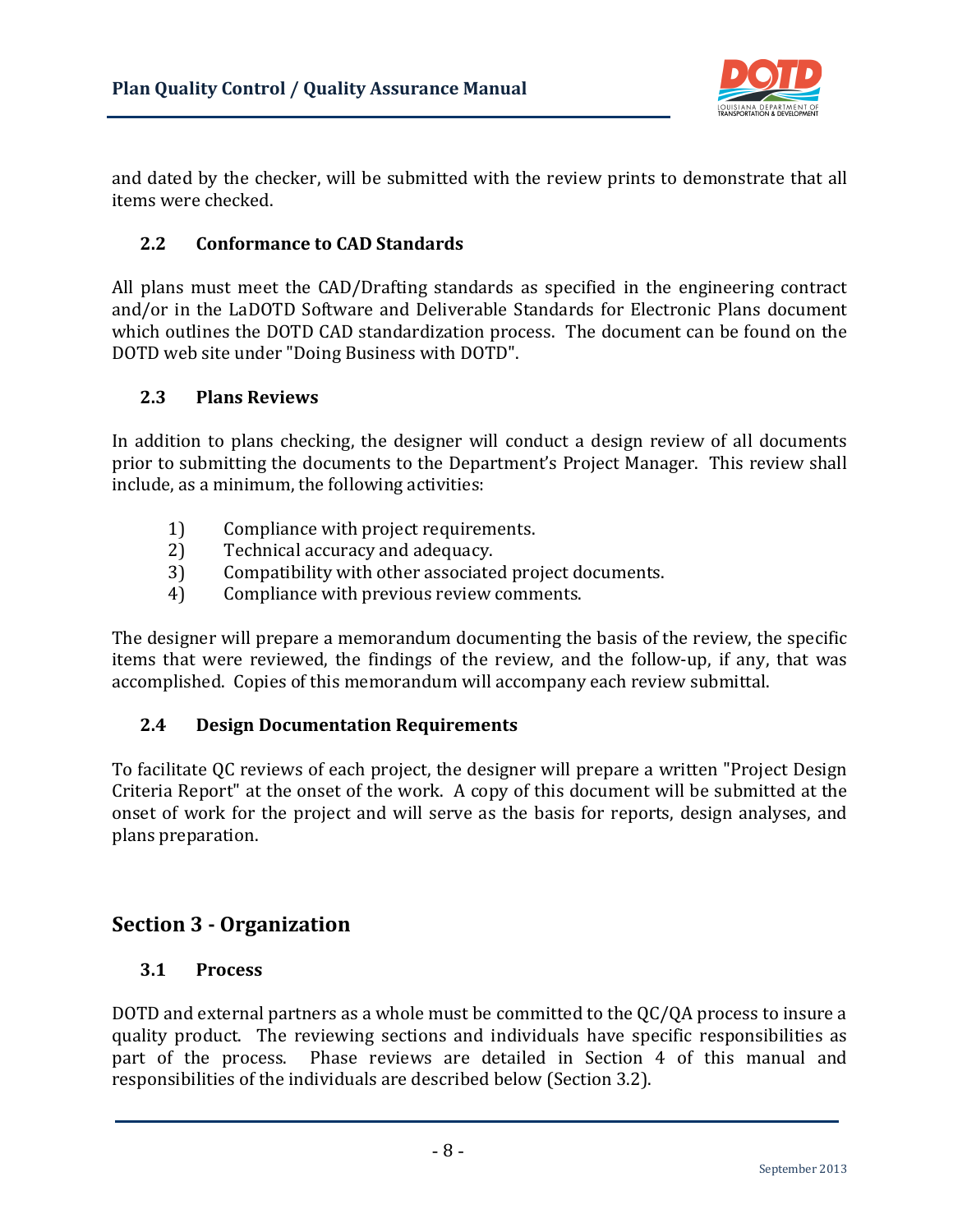

#### <span id="page-8-0"></span>**3.2 Quality Control Responsibilities**

**The Project Manager** is the person responsible for the planning, coordination and controlling of a project from inception to completion, meeting the project's requirements and ensuring that each project is completed on time, within budget and to required quality standards. The PM is typically responsible for the distribution of review prints at the phase reviews. The PM may review plans for general quality, appearance, accuracy and The PM may review plans for general quality, appearance, accuracy and completeness. The PM insures that all phase reviews have occurred and have been completed, that all comments have been satisfactorily addressed and that all forms and checklists have been completed by the appropriate personnel. The PM is ultimately responsible for each project's adherence to the quality control plan.

**The Designer** (Design Consultant or in-house Designer) or the **Engineer of Record** is responsible for accuracy and completeness of the plans and related designs prepared for the project. The designer is responsible for the quality of work of each person involved in the efforts to bring individual projects to production readiness. The designer or design consultant is responsible for the use of the standardized QC procedures and is responsible for completing and submitting to the PM all checks and checklists, review reports, computations, and other project documentation.

**The Road Design Section** will review all project plans during the phase reviews for adherence to DOTD road design criteria.

**The Hydraulic Design Unit** will review all project plans during the phase reviews for conformance to DOTD hydraulic design criteria.

**The Bridge Design Section** is responsible for review of bridge plans and other structural details, such as retaining walls, guardrail standards, sign supports, and barrier rails. This section also has an electrical design unit and a mechanical design unit. The electrical unit will review plan details for electrical systems for buildings, movable bridges, roadway lighting, and overhead signs. The mechanical unit will review plan details of mechanical components, usually in moveable bridges or in building systems.

**The District Area Engineer** will review all project plans during the phase reviews for constructability and biddability, review areas of possible conflicts and review the adequacy of the Traffic Control Plan. The District Area Engineer shall evaluate project plans for compliance with applicable elements from the Construction QC Plan to ensure that specific requirements are addressed during design related activities. The District Area Engineer will review all project plans during the phase reviews to determine maintainability, site-specific existing problems not addressed in the plans and areas of conflict with maintenance operations.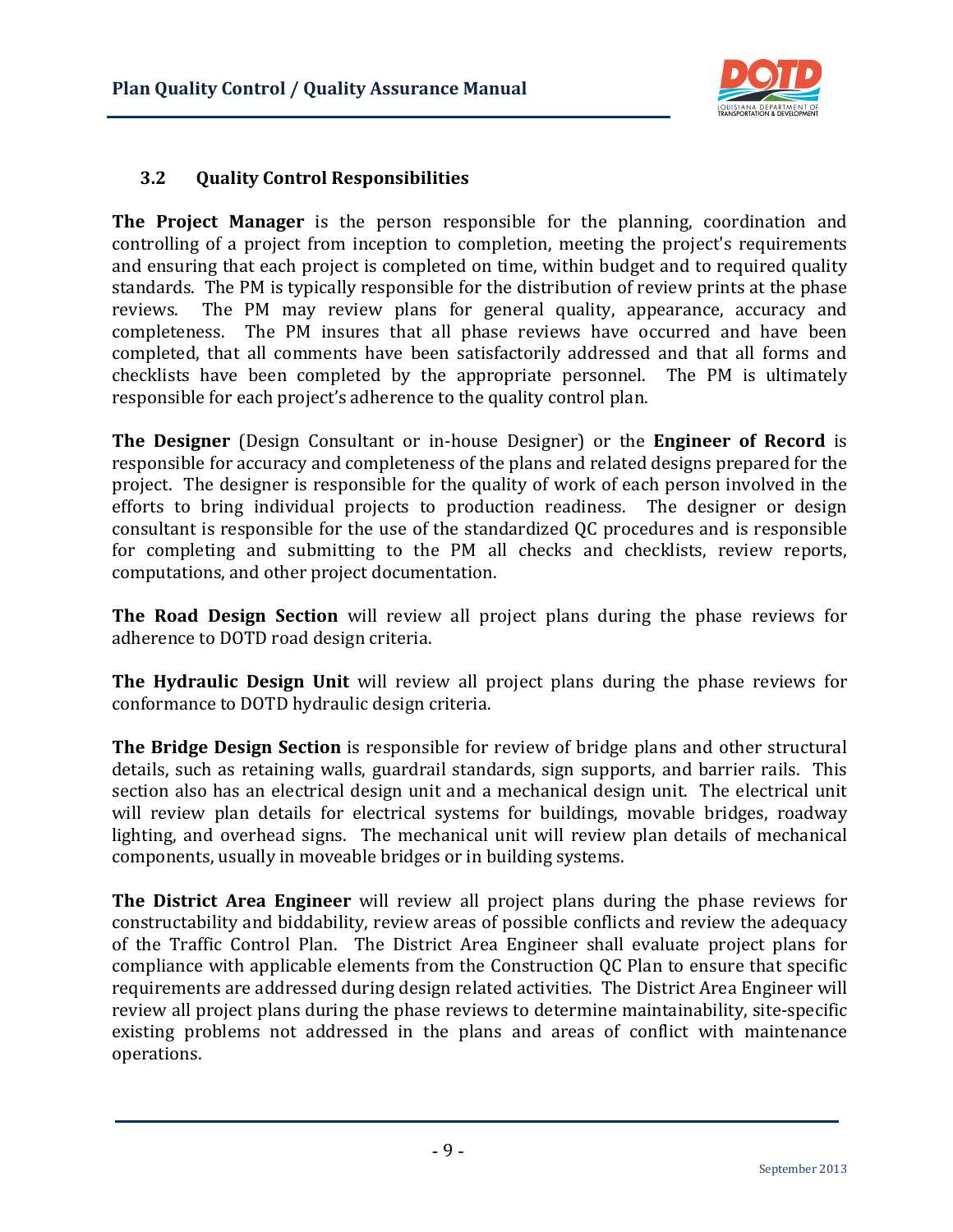

**The District Traffic Operations Engineer** will review all project plans during the phase reviews to offer advice to the designer related to operational problems concerning the existing traffic control elements, will develop remedial measures for safety related issues and will approve all timing plans for signalization schemes. The DTOE also has many responsibilities related to the development on Transportation Management Plans (TMPs).

**The Environmental Section** will perform necessary re-evaluations of the documents supporting the need for the project and environmental impacts. Commitments made during the environmental process will be documented in the Stage 0 Report. The Environmental Section will insure that all environmental commitments have been addressed, but the Project Manager and the Designer are responsible for insuring that the Stage 0 commitments are addressed in the project plans when appropriate. The Environmental Section's Permit Coordinators are responsible for obtaining all required environmental permits for the projects, such as Corps of Engineers (COE) and Coast Guard permits (among others).

**The Pavement and Geotechnical Design Section** is responsible for the development or review of pavement structural designs, embankment stability analyses, settlement analyses and soil foundation design, including deep and shallow foundations and retaining walls. Upon request, this section will obtain subgrade soil borings (deep and/or shallow) for use in these activities. This section will also request the District Laboratory Engineer to obtain the pH and resistivity data for the designer's use in determining gage and coating requirements for metal drainage pipe.

**The HQ Construction Section** reviews design plans at various stages of plan development, should participate in the Plan-in-Hand Inspection and advises the designer on the acceptability of plan details related to constructability.

**The Traffic Engineering Section** is responsible for the review and of all geometric design, construction signing layouts and traffic striping and marking plans. The section is also responsible for the review of plans for permanent highway signs and traffic signals that are included in roadway plans. These plans may be prepared by in-house forces or by consultants. This section will also review and approve traffic engineering reports prepared by District Traffic Engineers.

**The DOTD Utility Relocation Engineer and District Utility Specialists** are responsible for coordinating with the owners of utilities located within each project to insure that all utility conflicts are addressed prior to construction. These sections review the plans for potential utility conflicts and make recommendations as necessary. As part of this function, they prepare relocation cost estimates and review plans prepared by the utility companies.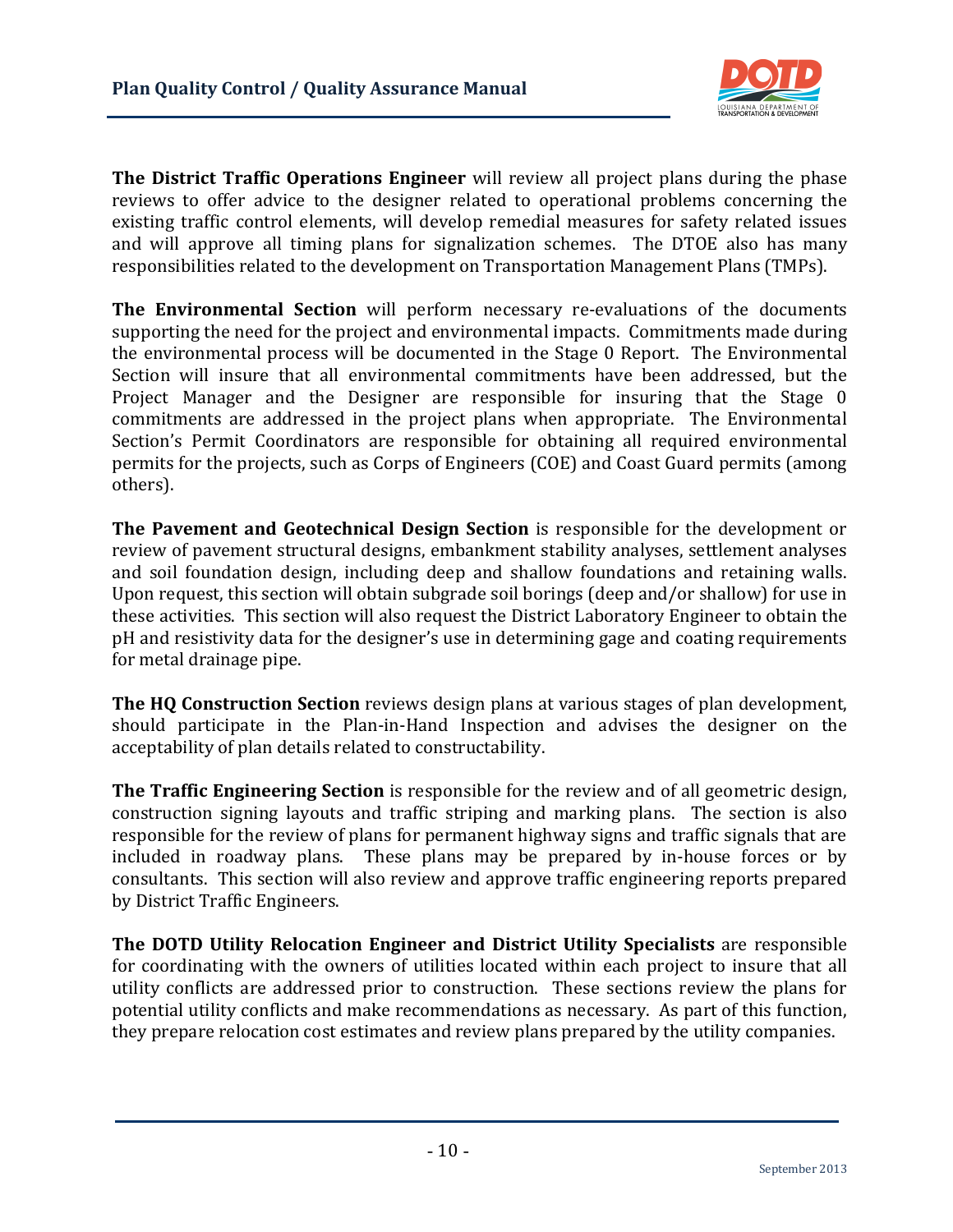

**The Contracts and Specifications Section** prepares the construction proposal. This section reviews plans for conformity to standard bid items and insures the adequacy of the project specifications.

**The Location and Survey Section** will review and monitor the surveying and mapping work tasks and will review the right-of-way maps in conjunction with the construction plans to assure agreement between documents.

**The Real Estate Section** will review the construction plans and right-of-way maps to insure that issues related to right-of-way acquisition are addressed prior to beginning the acquisition process. This section also prepares real estate estimates for property to be purchased for the project. What about negotiated items that need to be included in plans (removal of structures, fences, etc…)

**The Value Engineering (VE) Engineer** is responsible for the preparation of VE studies on applicable projects. The VE Engineer will also provide direction and support to maintain an active VE program throughout the project's lifespan.

**The DOTD Railroad Unit** will provide direction and support in developing railroad crossing systems and will obtain all applicable railroad agreements, when required.

**The Federal Highway Administration (FHWA)** will review and approve all plan details at many of the phase reviews for those projects that require federal review.

# <span id="page-10-1"></span><span id="page-10-0"></span>**Section 4 - Quality Control Reviews**

#### **4.1 Design Review Requirements**

During the entire design period the Department's Project Manager will monitor the designer's implementation of the QC plan and require compliance and documentation.

All projects will be reviewed by the appropriate sections within the Department at key stages of development. These "Phase" reviews will take place at the plan submittal milestones as detailed in the Consultant Contracts Services Manual for both consultant and in-house designs. Phase reviews for major projects include, at a minimum, the 30%, 60% and plan-in-hand (95%) submittal stages for preliminary plans and the 60% and 95% (ACP) submittal for final plans, as outlined in figures 1-7 and 1-8 of the "*Roadway Design Procedures and Details*" manual, or as modified by the Contract. When required, the Department will review "line and grade" drawings at approximately the 15% complete stage of roadway design development. The purpose of this review is to familiarize the Department with the alignment and profile issues addressed by the design. All preservation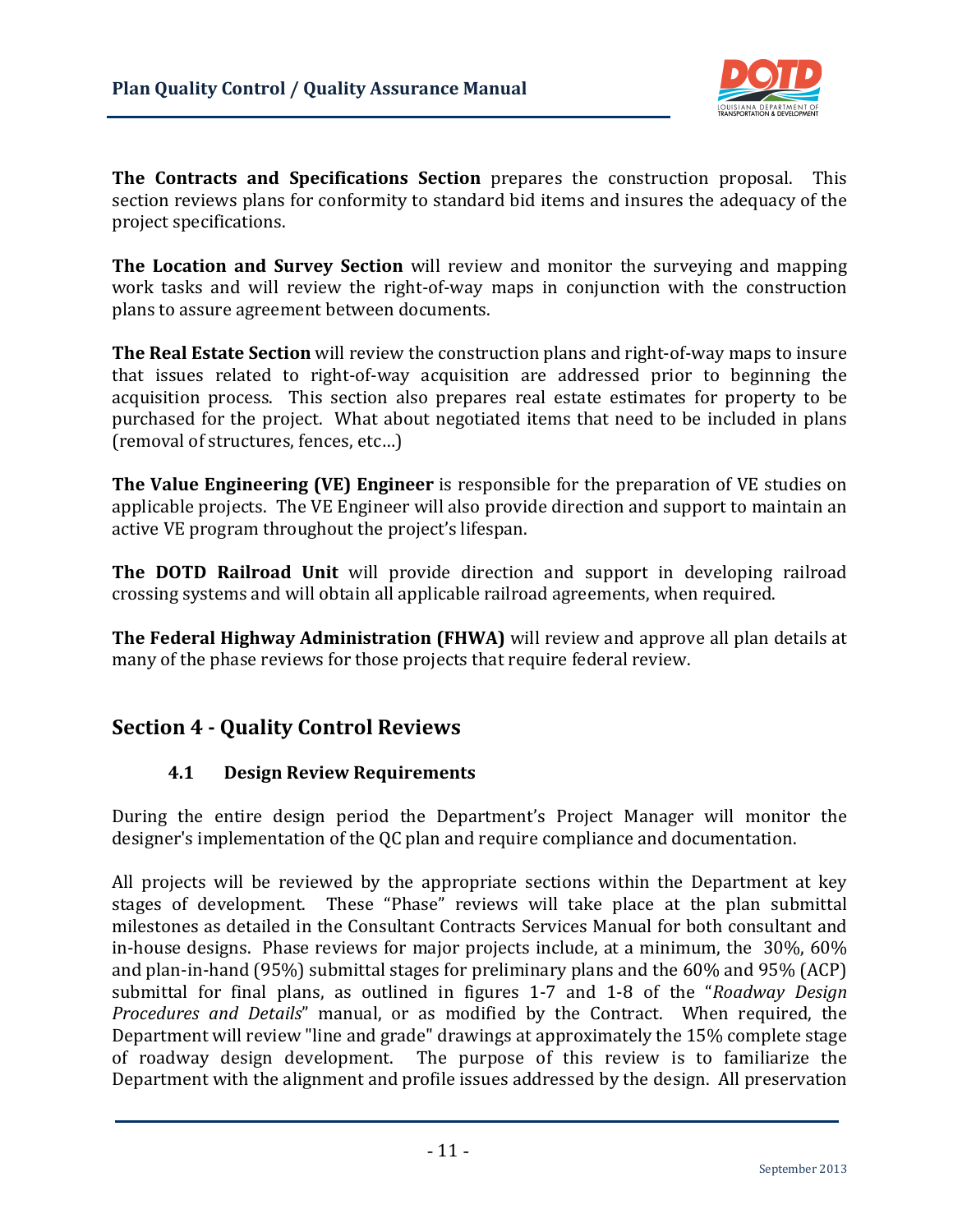

type projects shall be reviewed by the Department at the preliminary plan submittal and ACP stages at a minimum.

Discipline specific checklists are available on the DOTD website. The checklists should not be considered as including all items necessary for a review by discipline, but should be considered as a guide to be expanded or reduced as necessary for each individual project. Design review checklists are intended to assist the designer in preparing an adequate submittal. The sufficiency checklists establish the submittal requirements which must be met to sufficiently document the requirements for each review. The designer's attention is directed to the documentation items required for a complete submittal. Missing items can delay or halt a review.

The plans reviewers will check plan elements. If an error is found in a plan element, additional elements will be checked to determine if the procedural error was repeated.

On subsequent submittals, the reviewer will review the disposition of comments from the previous submittal. It is important for the designer to recognize that a review comment is not a directive to make changes to the plans. Comments are frequently made to ensure the designer has considered an option. Responses should indicate the designer's reasoning.

#### **4.2 General**

<span id="page-11-0"></span>Every project will undergo a quality control review. The reviewer will be an experienced design professional who was not actively involved in the preparation of the product. Checking procedures for these quality control reviews are discussed in Sections below.

Also, note that there is an overlap among reports, calculations and plans. Most reports and calculations are incorporated into the plans. Checks should be made to ensure that calculations/reports are correctly incorporated into the plans.

#### <span id="page-11-1"></span>**4.3 Phase reviews**

#### *4.3.1 Review process*

<span id="page-11-2"></span>All projects are required to be reviewed at the phase reviews as noted in Section 4.1. Figure 1-7 from the "Roadway Design Procedures and Details" manual define those tasks which should be completed by each submittal and those items that will be reviewed. The Plans Distribution list ("Roadway Design Procedures and Details" manual figure 1-8) clearly outlines who is to receive and review prints at each phase review. At each submittal stage, the Project Manager will review the submittal for the degree of completeness required by that phase. Plans will be returned to the designer if they are incomplete, which could cause delays to the project's schedule. Plans will be distributed by the Project Manager as detailed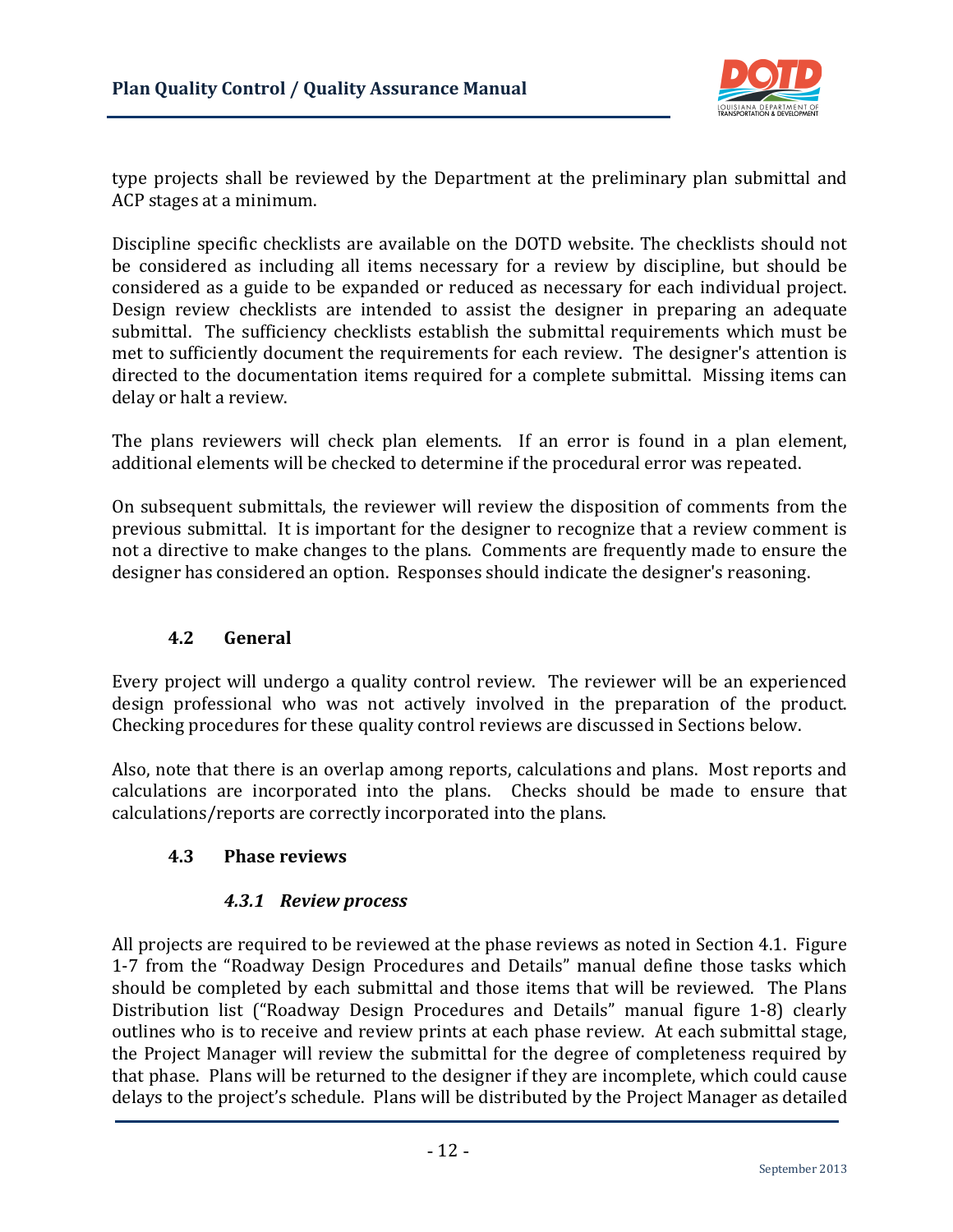

on the Plans Distribution list. The Project Manager will provide a date by which all comments are to be received by the PM. It is the responsibility of each reviewer to review the plans in accordance with their area of expertise and return their comments to the PM by the date specified. Any breakdown in the review process or untimely comments can result in plan errors, delays and increased project costs.

#### *4.3.2 Review Reports*

<span id="page-12-0"></span>Comments from phase reviews can be in the form of marked-up plans, meeting minutes (as in a plan-in-hand review meeting) or review memoranda. It is the responsibility of each reviewer to insure that their comments are submitted to and recorded with the Project Manager. It is the Project Manager's responsibility to compile comments, document the comments and distribute the comments to the designer and others as necessary. It is then the designer's responsibility, in consultation with the Project Manager, to review the comments and to determine how each comment will be addressed. The designer will prepare a formal response to the PM stating how the comment will be addressed. The Project Manager will forward these responses to the appropriate reviewer and will insure that all comments and responses have been documented in the project files. It is the designer's responsibility to insure that comments are incorporated into the construction plans as appropriate.

#### *4.3.3 Checking Drawings*

<span id="page-12-1"></span>Drawings are prepared under the direction of an assigned designer. They are developed progressively by an interactive process using sources of information such as survey data, reports, record data, preliminary sketches, samples, official maps, etc, in conformance with the requirements, design criteria, and standards and guidelines required by DOTD. Before a drawing is considered final, it will be independently checked for (notice the 5 C's):

- Conformance with the design criteria and project requirements (scope), including graphic standards (CADD Standards), compatibility standards and good plans preparation practice (Correct and Consistent).
- **Completeness and clarity.**
- Coordination with other aspects of the project, i.e., structural, civil, traffic, right-ofway, etc., and with other associated project documents (Constructable).
- Coordination with project elements being developed or planned development on adjacent projects.

#### <span id="page-12-2"></span>**4.4 Right-of-Way, Constructability, and Biddability Reviews**

#### *4.4.1 Right-of-Way Reviews*

<span id="page-12-3"></span>A right of way review meeting, also known as the Joint Plan Review Meeting, is scheduled and conducted by the Project Manager. This review takes place at the 60% complete R/W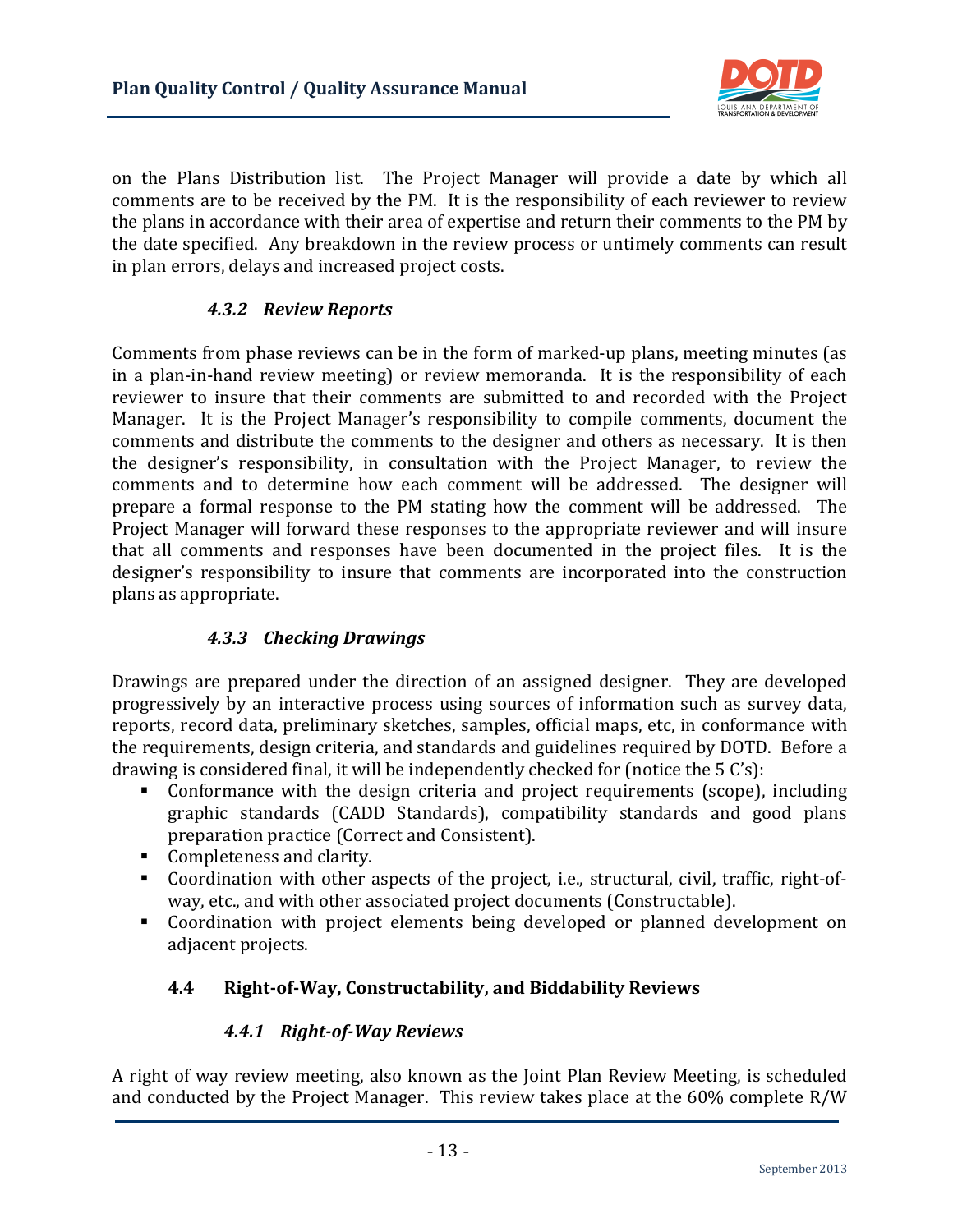

map stage and roughly corresponds with the plan-in-hand stage of construction plan development. The purpose of this review is to allow input from the invited sections to assist the Real Estate Section in reducing right of way costs and to insure that issues raised by the Real Estate Section are addressed in the construction plans. The R/W maps are also reviewed for conformance with the construction plans.

#### *4.4.2 Constructability Review*

<span id="page-13-0"></span>The constructability review occurs at the 60% preliminary plans phase. Plans are sent to the District Area Engineer to provide the constructability review.

Too often, work that is to be performed during construction is primarily defined by the designer emphasizing a designer's perspective without adequately addressing the actual "build-ability" of the project. The constructability review during the design phase is intended to save on project costs, anticipate and mitigate field problems, minimize potential change orders, improve the overall project timeline, and still achieve the designer's intent. Some of the items to be considered include scheduling requirements, sequencing, phase conflicts, completeness and clarity, errors, omissions, inconsistencies, change order potential, construction means, construction methods, contracting strategy, construction materials and fabrication requirements.

#### *4.4.3 Biddability Review*

<span id="page-13-1"></span>A biddability review shall be performed on every project. This review shall be done as part of the final plans processing and is initiated by the Project Manager, typically as part of the ACP phase review. The purpose of this review is to discuss and develop strategies that will facilitate clear and competitive bids and yield lower bid prices. The biddability review should help to avoid claims since a well thought-out bid schedule leaves fewer obstacles to resolve.

#### **4.5 Resolution of Disputes**

<span id="page-13-2"></span>During the review and checking process, if the designer does not agree with the review comments, he will first discuss the matter with the Project Manager. The Project Manager may also have some disagreements with the comments. The Project Manager will discuss the comments with the reviewer to achieve a resolution. Likewise, if a reviewer is in disagreement with a response to a comment, the reviewer will discuss the issue with the Project Manager. If the difference cannot be resolved between the Project Manager and the reviewer, the Project Development Division Chief will be consulted to assist in the resolution of the dispute.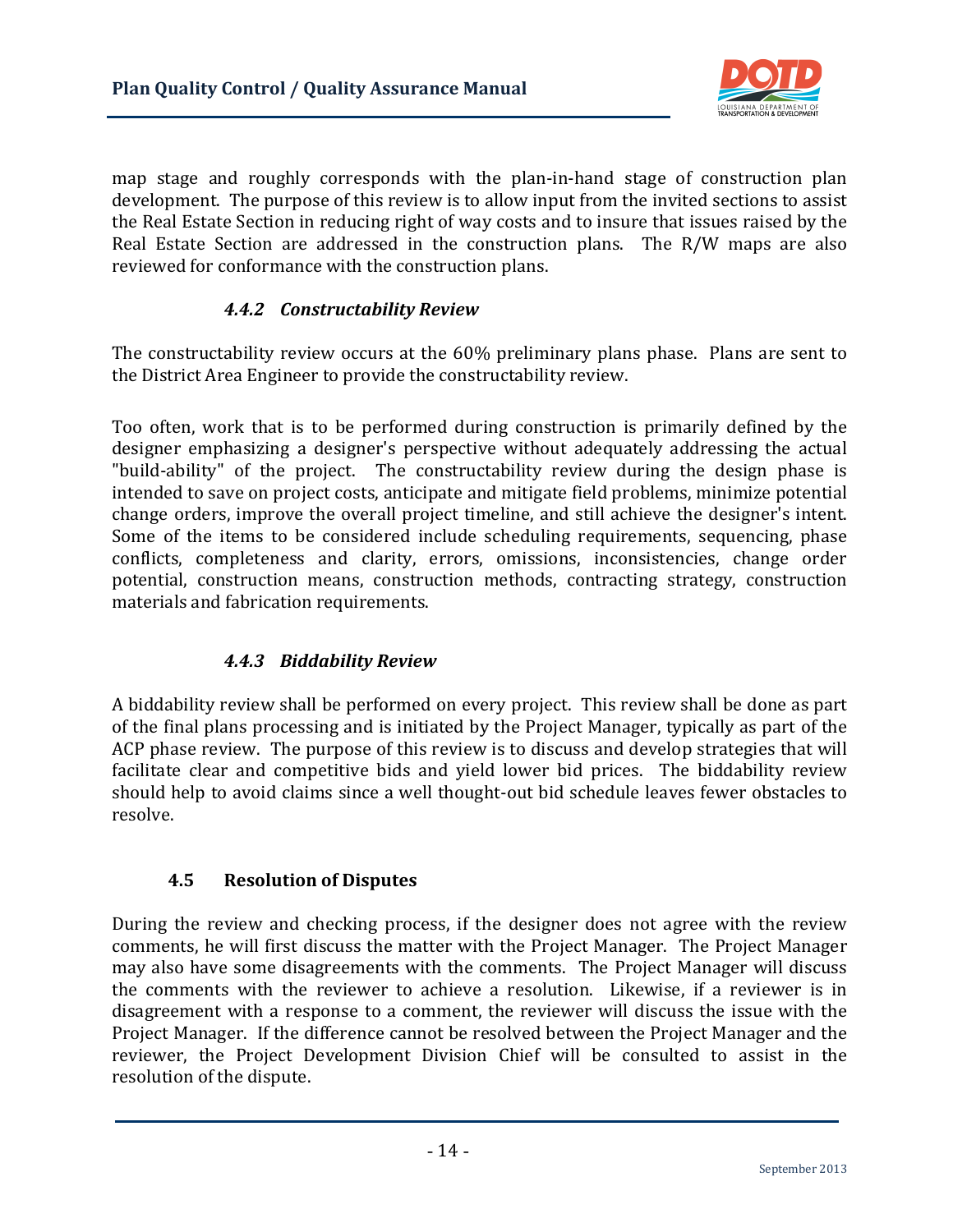

# <span id="page-14-0"></span>**Section 5 - Method of Documentation of Comments, Coordination and Responses**

#### **5.1 Documentation of Comments and Responses**

<span id="page-14-1"></span>All comments made by phase reviewers shall be recorded either by copy of memos, e-mail, letters and/or marked plans received from the reviewers. In the event that comments are received through meetings with reviewers, there shall be minutes prepared that summarize the comments received. All comments shall be addressed by the designer responsible for the discipline that prepared the document being reviewed. The response shall be in writing and shall be formatted in a manner that identifies the document review date, reviewer's comments and responses to the comments. All comments received shall be copied to the designer if not first received by the designer. The designer will be responsible for submittal of comment responses to the reviewing entity.

Where it is necessary and prudent to discuss the comments with the reviewer(s) prior to making a response, the designer shall arrange for the meeting.

<span id="page-14-2"></span>Copies of all comments and responses shall be kept in the project files.

#### **5.2 Requests for Changes to the Scope**

The PM and the designer shall evaluate comments or requests that are not covered in the "Final Project Scope." Additions to the scope usually increase the project costs (a.k.a., Scope Creep). These requests should be evaluated on a case by case basis. The PM may recommend changes to the scope of a project to the Program Manager and to the Chief Engineer, but only the Chief Engineer or his designee has the authority for the approval of a change in project scope.

# <span id="page-14-3"></span>**Section 6 - Quality Assurance**

#### **6.1 General**

<span id="page-14-4"></span>Quality Assurance includes periodic reviews to ensure compliance with the QC process but also includes review of deliverables to insure that the desired level of quality has been achieved. The Project Manager shall ensure that appropriate levels of review (and cooperation in the review process) have occurred for:

- **Constructability**
- **Biddability**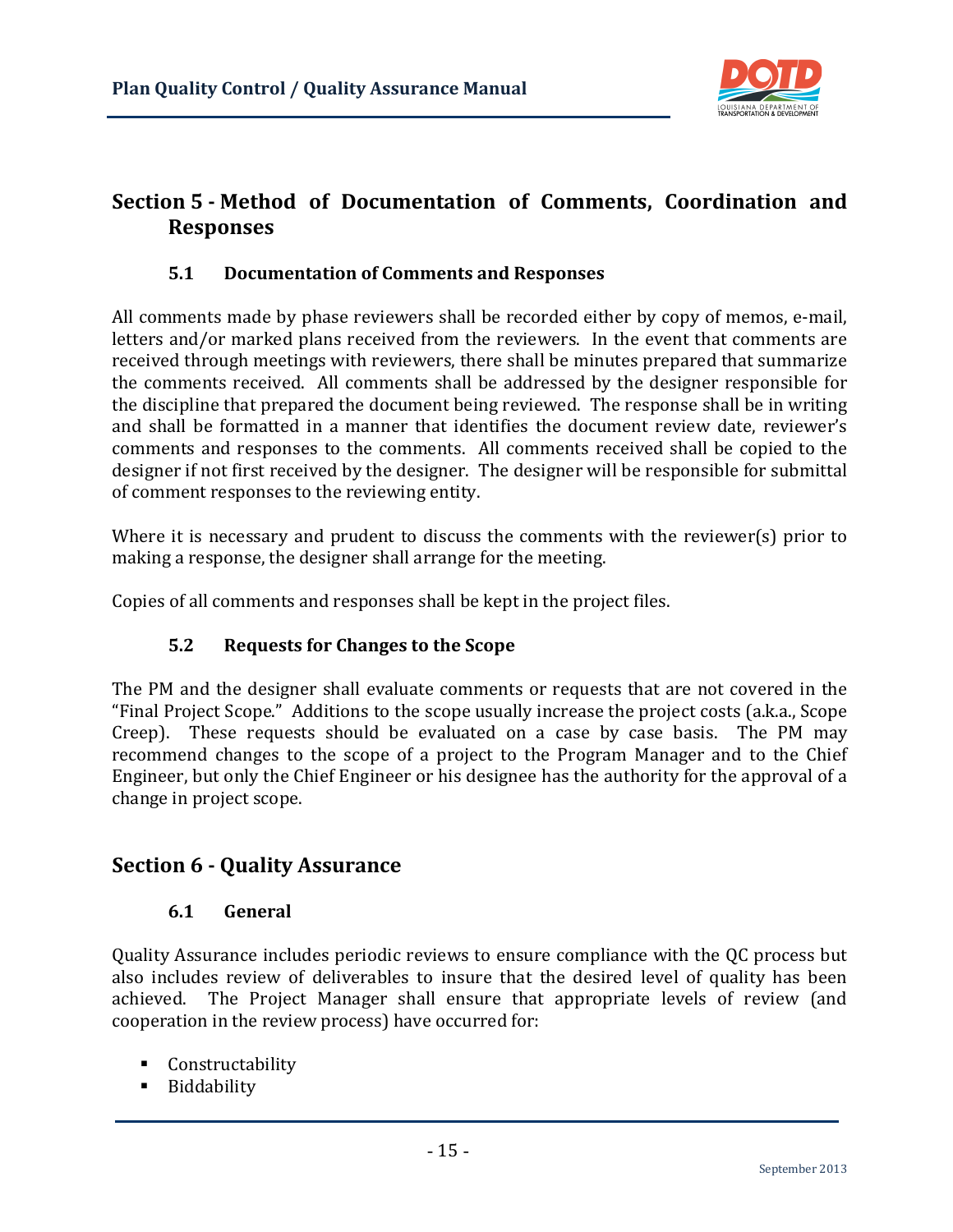

- Value Engineering
- **Project Documentation**

QA also incorporates a general review of personnel to ensure an acceptable level of expertise is maintained for quality design products. All design personnel shall be advised of the details of the QC plan.

Communication is also a vital element in all processes. QA includes the review of the level and quality of communications and documentation accomplished during the various processes.

# **6.2 QA of Consultant Projects**

<span id="page-15-0"></span>Consultant projects shall undergo the same QA review as in-house projects. Consultant Project Quality Control Plans shall be submitted to the Department's Project Manager in advance of any design work and shall include but not be limited to the following areas:

- **C**rganization
- Quality Control Review of Plans, Reports, Calculations & Correspondence
- **Proposed Method of Documentation of Comments, Coordination, Response and QA** Records
- Control of Sub-Consultants and Vendors
- **Efficiency**
- Quality Assurance Certification

All submittals shall also be subject to quality assurance audits by DOTD. Problem areas shall be discussed with the consultant and agreed upon remedial actions shall be taken by the consultant prior to any further payment of consultant invoices.

#### *6.2.2 DOTD Reviews of Consultant Designs*

<span id="page-15-1"></span>Projects in DOTD's work program are identified for various levels of review by DOTD. Where any review by DOTD is performed, consultants must not rely on DOTD as a part of their QC plan either formally or informally. Consultants are expected to follow their own QC plans and accepted engineering practices.

#### **6.3 Feedback**

<span id="page-15-2"></span>The Project Engineer for each construction project is required to prepare a 'postconstruction' checklist to provide feedback as to the quality and accuracy of the construction plans. This feedback is to be provided to the Project Manager to serve as 'lessons learned' to the designer and to be considered in the final rating for consultant designed plans. These checklists will be compiled and categorized and distributed to all of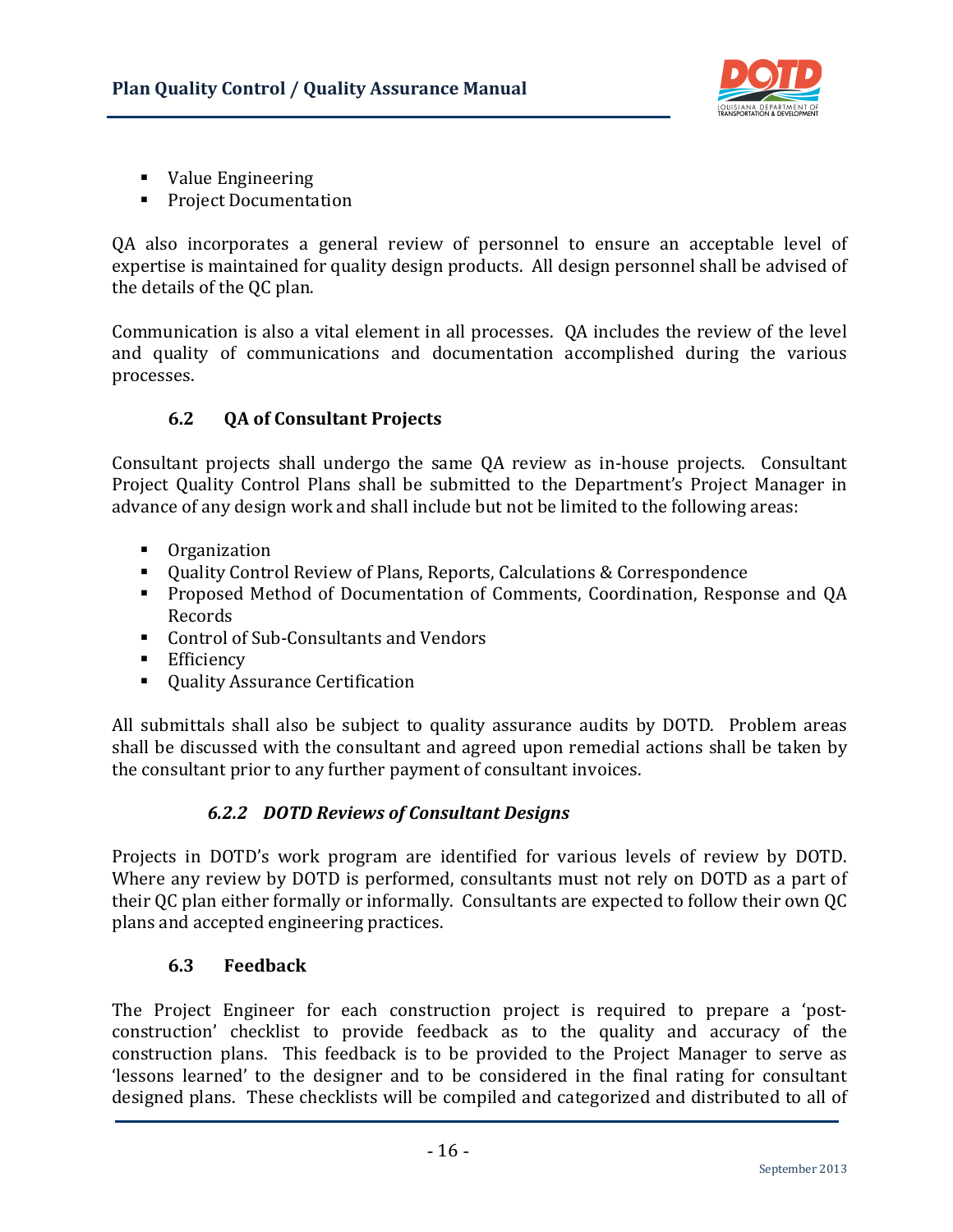

the various design sections to serve as a knowledge base to improve the quality of construction plans.

The Construction Section should schedule a semiannual Construction Feedback Meeting with the Design Sections. At this meeting, the Construction Section should provide technical presentations to the designers for updates on construction and production issues as it relates to plan preparation and constructability improvements.

#### **6.4 Process Improvement**

<span id="page-16-0"></span>The design sections (Road Design and Bridge Design) will establish a plan change review committee. The committee will hold monthly meetings to review recent plan changes. The committee will categorize the cause of the plan changes. Likewise, functional units will review the reasons for plan revisions and project postponements and withdrawals. Common and recurring problems will be identified and a method for eliminating the problems will be formulated. This information will be disseminated to the designers to prevent recurring plan errors.

#### **6.5 Accountability**

<span id="page-16-1"></span>For consultant designed plans, the quality of plan submittals, evaluated by the type and severity of comments received during the phase reviews, will be used by the PM in preparing the consultant's performance rating. Likewise for in-house designed projects, plan quality will be used as a basis for calculating the employees' annual performance rating.